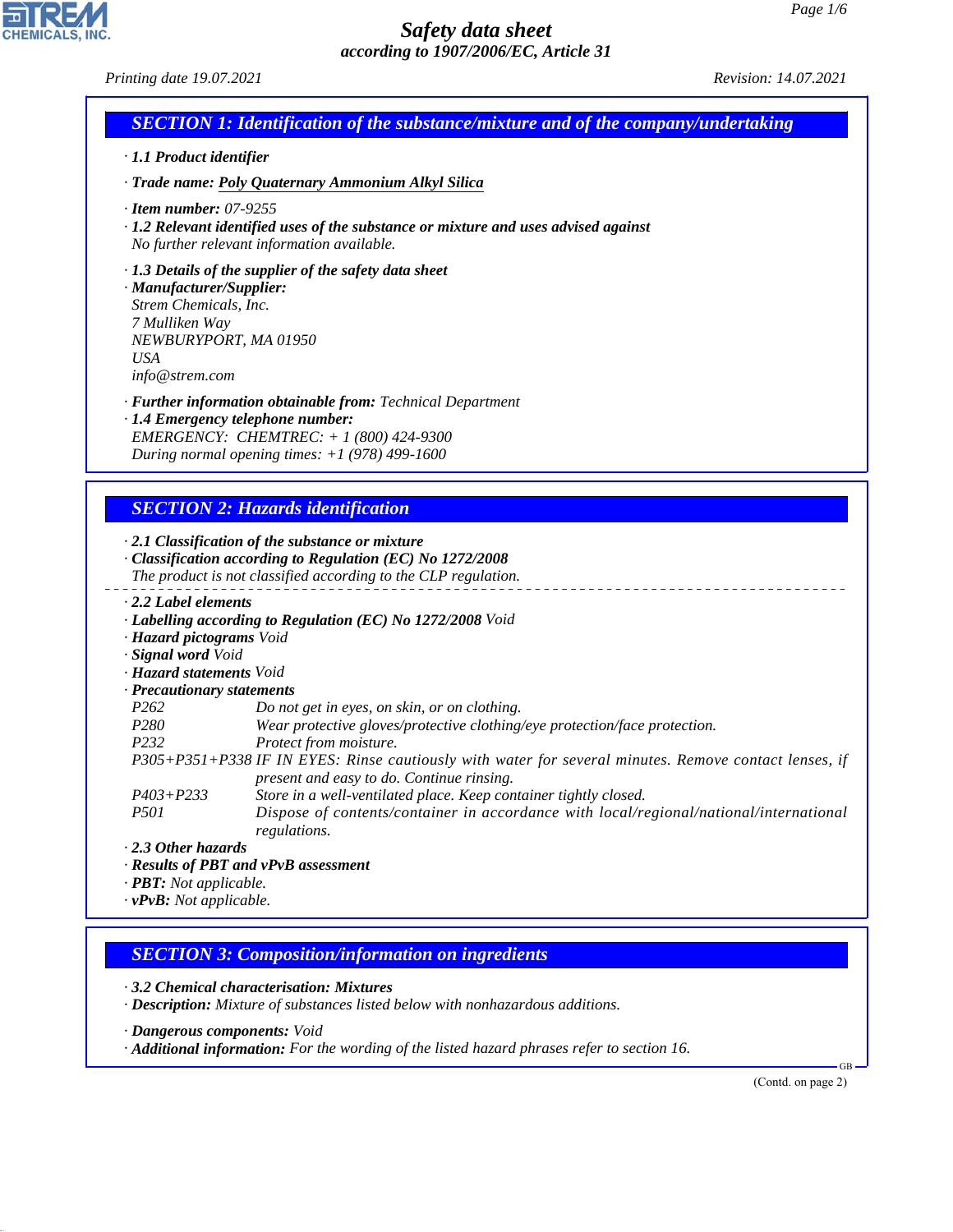*Printing date 19.07.2021 Revision: 14.07.2021*

#### *Trade name: Poly Quaternary Ammonium Alkyl Silica*

(Contd. of page 1)

### *SECTION 4: First aid measures*

- *· 4.1 Description of first aid measures*
- *· General information: No special measures required.*
- *· After inhalation: Supply fresh air; consult doctor in case of complaints.*
- *· After skin contact: Generally the product does not irritate the skin.*
- *· After eye contact: Rinse opened eye for several minutes under running water. Then consult a doctor.*
- *· After swallowing: If symptoms persist consult doctor.*
- *· 4.2 Most important symptoms and effects, both acute and delayed No further relevant information available.*
- *· 4.3 Indication of any immediate medical attention and special treatment needed*
- *No further relevant information available.*

#### *SECTION 5: Firefighting measures*

- *· 5.1 Extinguishing media*
- *· Suitable extinguishing agents: Use fire extinguishing methods suitable to surrounding conditions.*
- *· 5.2 Special hazards arising from the substance or mixture No further relevant information available.*
- *· 5.3 Advice for firefighters*
- *· Protective equipment: No special measures required.*

### *SECTION 6: Accidental release measures*

- *· 6.1 Personal precautions, protective equipment and emergency procedures Not required.*
- *· 6.2 Environmental precautions: No special measures required.*
- *· 6.3 Methods and material for containment and cleaning up:*
- *Dispose contaminated material as waste according to item 13.*
- *· 6.4 Reference to other sections*
- *See Section 7 for information on safe handling.*
- *See Section 8 for information on personal protection equipment.*
- *See Section 13 for disposal information.*

## *SECTION 7: Handling and storage*

- *· 7.1 Precautions for safe handling No special measures required.*
- *· Information about fire and explosion protection: No special measures required.*
- *· 7.2 Conditions for safe storage, including any incompatibilities*
- *· Storage:*

44.1.1

- *· Requirements to be met by storerooms and receptacles: No special requirements.*
- *· Information about storage in one common storage facility: Not required.*
- *· Further information about storage conditions: Store in cool, dry conditions in well sealed receptacles.*
- *· 7.3 Specific end use(s) No further relevant information available.*

## *SECTION 8: Exposure controls/personal protection*

- *· Additional information about design of technical facilities: No further data; see item 7.*
- *· 8.1 Control parameters*
- *· Ingredients with limit values that require monitoring at the workplace:*

*The product does not contain any relevant quantities of materials with critical values that have to be monitored at the workplace.*

(Contd. on page 3)

GB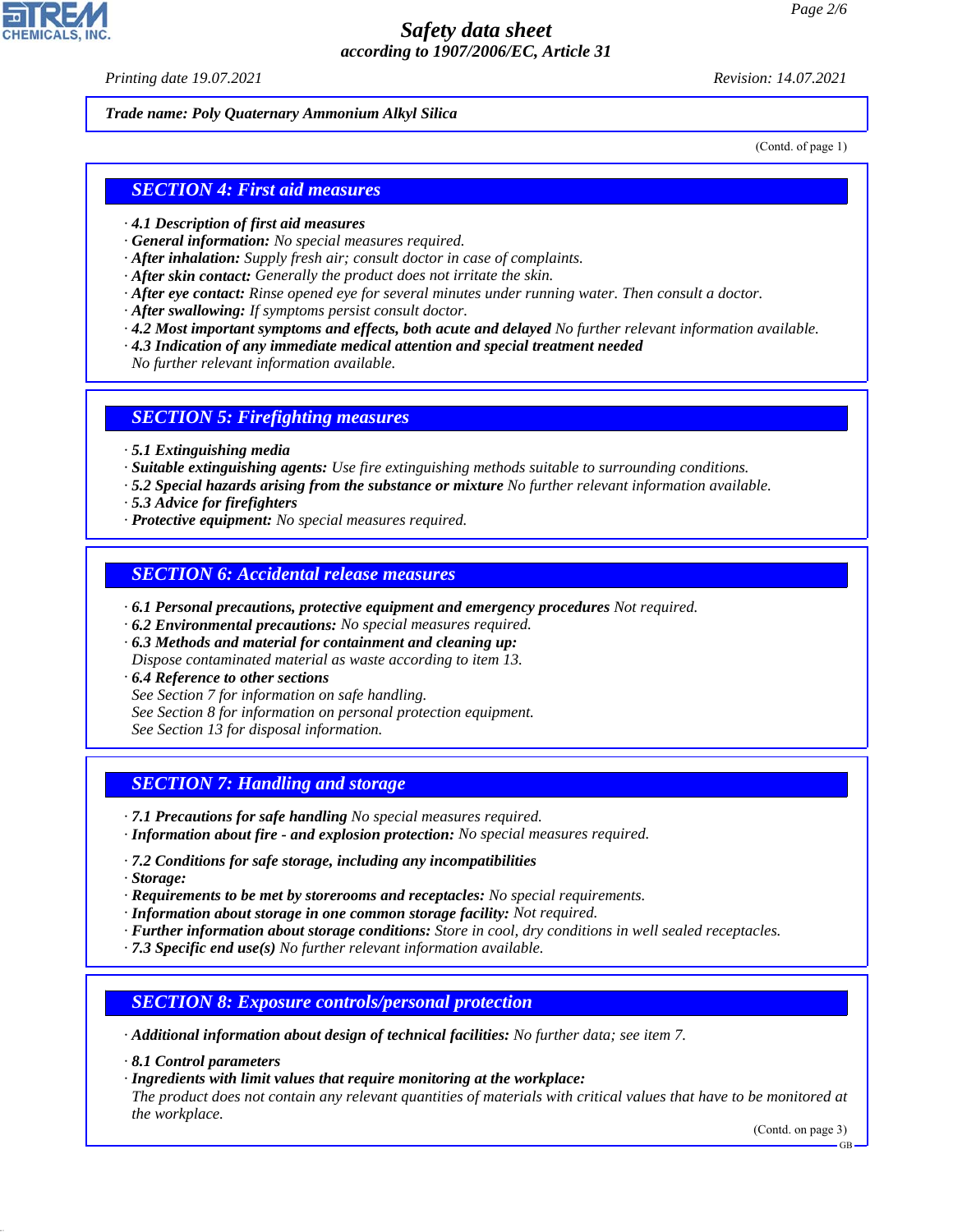*Printing date 19.07.2021 Revision: 14.07.2021*

44.1.1

# *Trade name: Poly Quaternary Ammonium Alkyl Silica* (Contd. of page 2) *· Additional information: The lists valid during the making were used as basis. · 8.2 Exposure controls · Personal protective equipment: · General protective and hygienic measures: The usual precautionary measures are to be adhered to when handling chemicals. · Respiratory protection: Not required. · Protection of hands:* \_S*Protective gloves The glove material has to be impermeable and resistant to the product/ the substance/ the preparation. Due to missing tests no recommendation to the glove material can be given for the product/ the preparation/ the chemical mixture. Selection of the glove material on consideration of the penetration times, rates of diffusion and the degradation · Material of gloves The selection of the suitable gloves does not only depend on the material, but also on further marks of quality and varies from manufacturer to manufacturer. As the product is a preparation of several substances, the resistance of the glove material can not be calculated in advance and has therefore to be checked prior to the application. · Penetration time of glove material The exact break through time has to be found out by the manufacturer of the protective gloves and has to be observed. · Eye protection: Safety glasses · 9.1 Information on basic physical and chemical properties · General Information · Appearance: Form: Powder Colour: Yellowish · Odour: Characteristic · Odour threshold: Not determined. · pH-value: Not applicable. · Change in condition Melting point/freezing point: Undetermined. Initial boiling point and boiling range: Undetermined. · Flash point: Not applicable. · Flammability (solid, gas): Product is not flammable. · Ignition temperature: Decomposition temperature: Not determined. · Auto-ignition temperature: Product is not selfigniting. · Explosive properties: Product does not present an explosion hazard. · Explosion limits: Lower: Not determined. Upper: Not determined. · Vapour pressure: Not applicable. · Density: Not determined. Relative density Not determined. · Vapour density Not applicable.*

(Contd. on page 4)

GB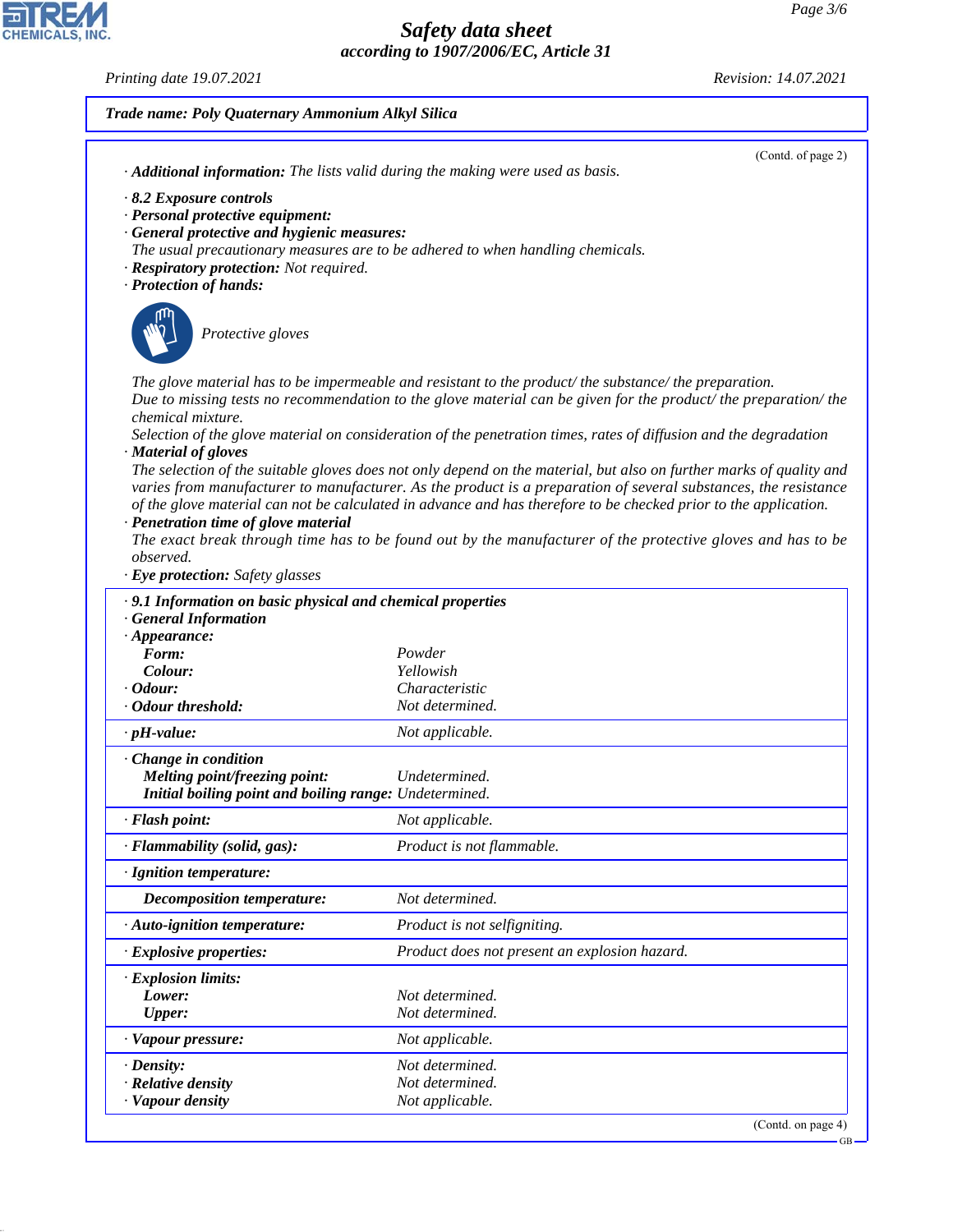*Printing date 19.07.2021 Revision: 14.07.2021*

#### *Trade name: Poly Quaternary Ammonium Alkyl Silica*

|                                                    | (Contd. of page 3)                         |
|----------------------------------------------------|--------------------------------------------|
| $\cdot$ Evaporation rate                           | Not applicable.                            |
| $\cdot$ Solubility in / Miscibility with<br>water: | <i>Insoluble.</i>                          |
| · Partition coefficient: n-octanol/water:          | Not determined.                            |
| $\cdot$ Viscosity:                                 |                                            |
| Dynamic:                                           | Not applicable.                            |
| Kinematic:                                         | Not applicable.                            |
| · Solvent content:                                 |                                            |
| Organic solvents:                                  | $0.0\%$                                    |
| $VOC$ (EC)                                         | $0.00\%$                                   |
| .9.2 Other information                             | No further relevant information available. |

# *SECTION 10: Stability and reactivity*

- *· 10.1 Reactivity No further relevant information available.*
- *· 10.2 Chemical stability*
- *· Thermal decomposition / conditions to be avoided: No decomposition if used according to specifications.*
- *· 10.3 Possibility of hazardous reactions No dangerous reactions known.*
- *· 10.4 Conditions to avoid No further relevant information available.*
- *· 10.5 Incompatible materials: No further relevant information available.*
- *· 10.6 Hazardous decomposition products: No dangerous decomposition products known.*

# *SECTION 11: Toxicological information*

*· 11.1 Information on toxicological effects*

- *· Acute toxicity Based on available data, the classification criteria are not met.*
- *· Primary irritant effect:*
- *· Skin corrosion/irritation Based on available data, the classification criteria are not met.*
- *· Serious eye damage/irritation Based on available data, the classification criteria are not met.*
- *· Respiratory or skin sensitisation Based on available data, the classification criteria are not met.*
- *· CMR effects (carcinogenity, mutagenicity and toxicity for reproduction)*
- *· Germ cell mutagenicity Based on available data, the classification criteria are not met.*
- *· Carcinogenicity Based on available data, the classification criteria are not met.*
- *· Reproductive toxicity Based on available data, the classification criteria are not met.*
- *· STOT-single exposure Based on available data, the classification criteria are not met.*
- *· STOT-repeated exposure Based on available data, the classification criteria are not met.*
- *· Aspiration hazard Based on available data, the classification criteria are not met.*

# *SECTION 12: Ecological information*

*· 12.1 Toxicity*

44.1.1

- *· Aquatic toxicity: No further relevant information available.*
- *· 12.2 Persistence and degradability No further relevant information available.*
- *· 12.3 Bioaccumulative potential No further relevant information available.*
- *· 12.4 Mobility in soil No further relevant information available.*
- *· Additional ecological information:*
- *· General notes: Not known to be hazardous to water.*

(Contd. on page 5)

GB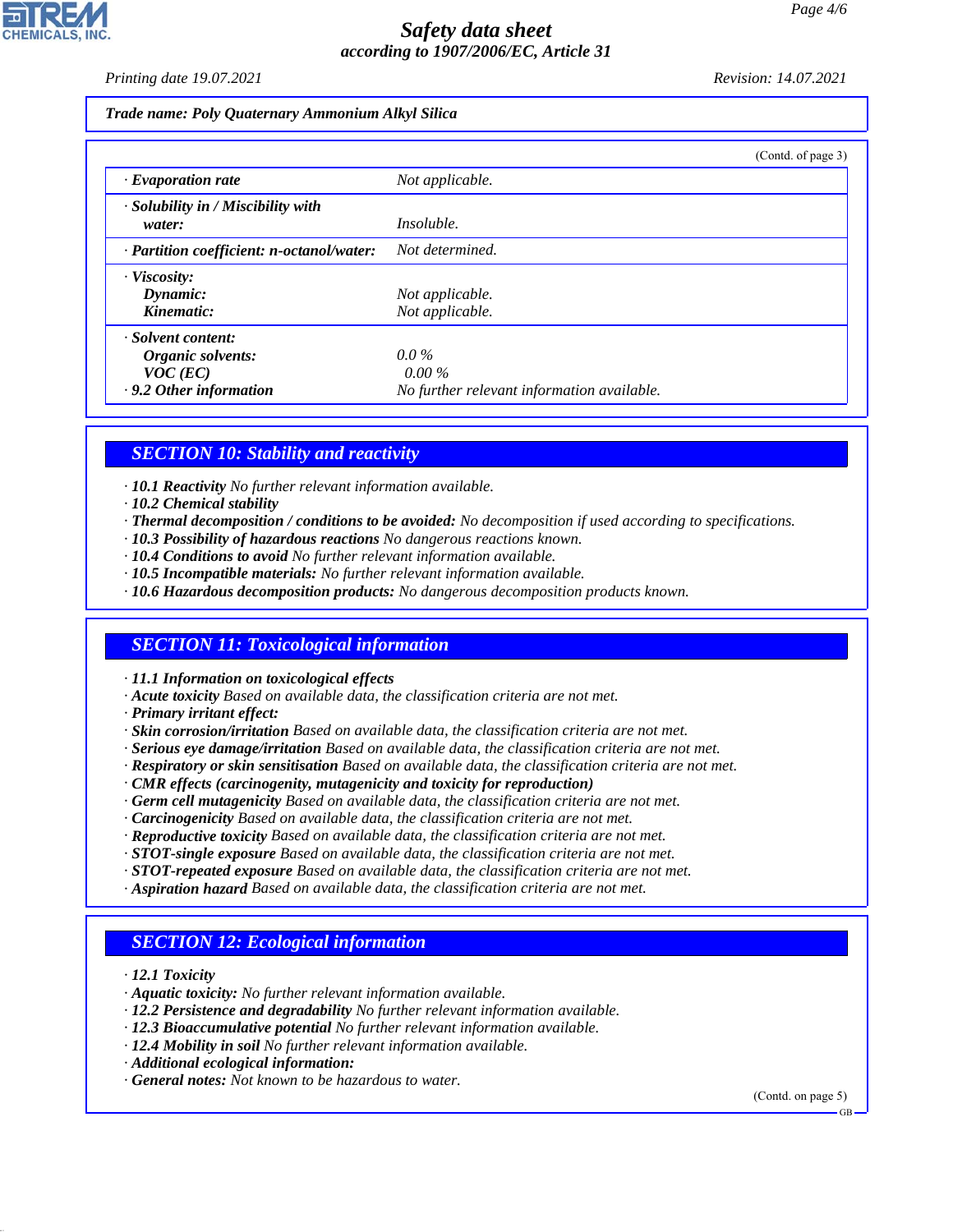*Printing date 19.07.2021 Revision: 14.07.2021*

#### *Trade name: Poly Quaternary Ammonium Alkyl Silica*

*· 12.5 Results of PBT and vPvB assessment*

- *· PBT: Not applicable.*
- *· vPvB: Not applicable.*

*· 12.6 Other adverse effects No further relevant information available.*

## *SECTION 13: Disposal considerations*

*· 13.1 Waste treatment methods*

*· Recommendation Disposal must be made according to official regulations.*

*· Uncleaned packaging:*

*· Recommendation: Disposal must be made according to official regulations.*

| <b>SECTION 14: Transport information</b>                                                  |                 |
|-------------------------------------------------------------------------------------------|-----------------|
| $\cdot$ 14.1 UN-Number<br>· ADR, ADN, IMDG, IATA                                          | not regulated   |
| $\cdot$ 14.2 UN proper shipping name<br>· ADR, ADN, IMDG, IATA                            | not regulated   |
| $\cdot$ 14.3 Transport hazard class(es)                                                   |                 |
| · ADR, ADN, IMDG, IATA<br>· Class                                                         | not regulated   |
| $\cdot$ 14.4 Packing group<br>· ADR, IMDG, IATA                                           | not regulated   |
| $\cdot$ 14.5 Environmental hazards:                                                       | Not applicable. |
| $\cdot$ 14.6 Special precautions for user                                                 | Not applicable. |
| $\cdot$ 14.7 Transport in bulk according to Annex II of<br><b>Marpol and the IBC Code</b> | Not applicable. |
| · UN "Model Regulation":                                                                  | not regulated   |

## *SECTION 15: Regulatory information*

*· 15.1 Safety, health and environmental regulations/legislation specific for the substance or mixture*

*· Directive 2012/18/EU*

- *· Named dangerous substances ANNEX I None of the ingredients is listed.*
- *· 15.2 Chemical safety assessment: A Chemical Safety Assessment has not been carried out.*

## *SECTION 16: Other information*

*This information is based on our present knowledge. However, this shall not constitute a guarantee for any specific product features and shall not establish a legally valid contractual relationship.*

- *· Department issuing SDS: Technical Department.*
- *· Contact: Technical Director*
- *· Abbreviations and acronyms:*

44.1.1

*ADR: Accord européen sur le transport des marchandises dangereuses par Route (European Agreement concerning the International Carriage of Dangerous Goods by Road)*

(Contd. on page 6)

**CHEMICALS.** 

(Contd. of page 4)